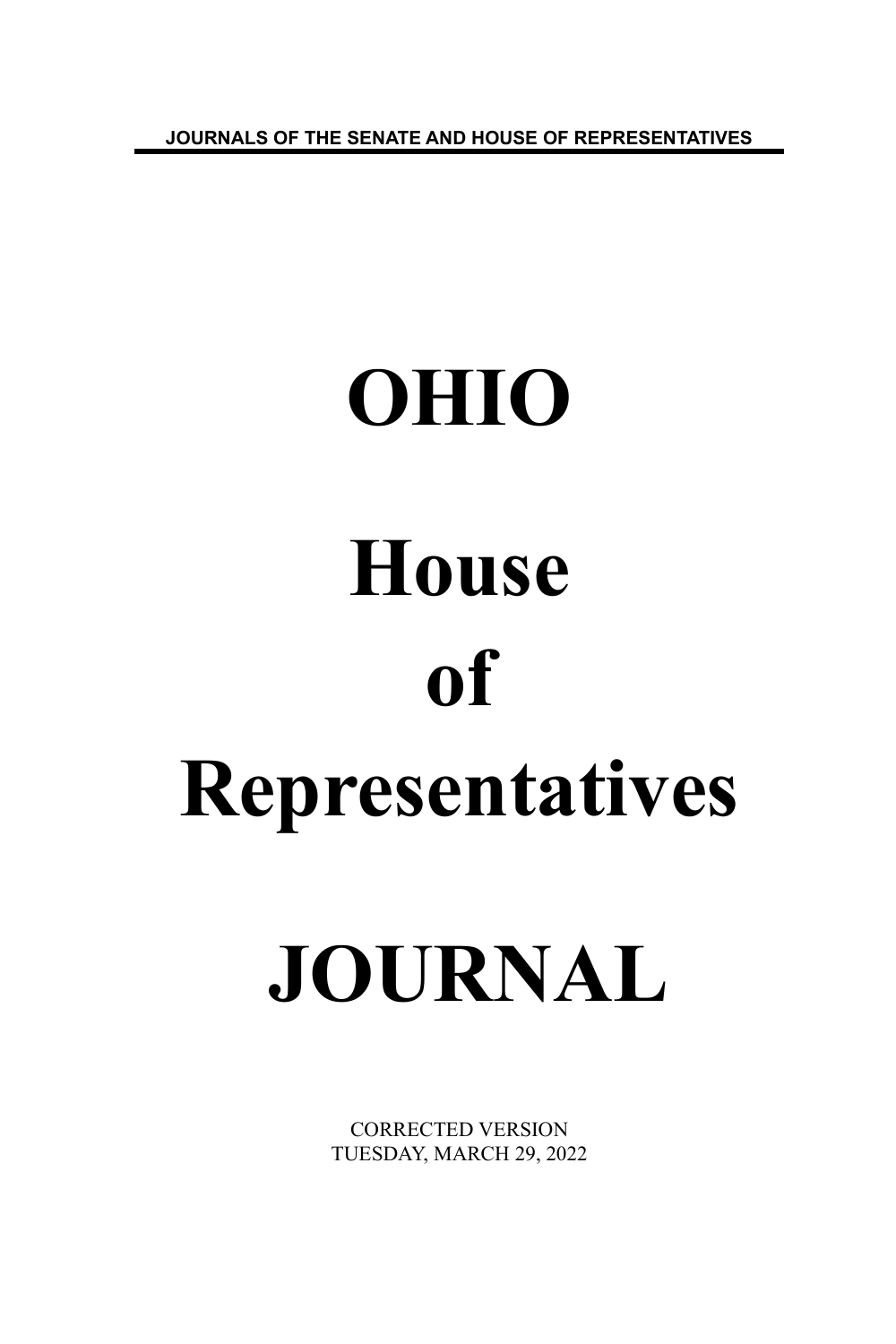#### ONE HUNDRED FORTIETH DAY Hall of the House of Representatives, Columbus, Ohio **Tuesday, March 29, 2022, 9:00 o'clock a.m.**

The House met pursuant to adjournment.

Pursuant to House Rule No. 23, the Clerk called the House to order.

Representative Jones was selected to preside under the Rule.

The journal of yesterday was read and approved.

#### **INTRODUCTION OF BILLS**

The following bills were introduced:

**H. B. No. 608 -** Representatives White, West. Cosponsors: Representatives Creech, Cross, Koehler, Lanese, Lepore-Hagan, Manchester, Schmidt, Sheehy, Young, T.

To enact sections 3902.62 and 5164.13 of the Revised Code to require health benefit plan and Medicaid program coverage of biomarker testing.

**H. B. No. 609 -** Representative Sykes.

Cosponsors: Representatives Blackshear, Galonski, Jarrells, Russo, Miranda, Lightbody, Smith, M., Humphrey, Sobecki, Lepore-Hagan, Smith, K., Miller, A., Liston, O'Brien, Ingram.

To amend section 121.30 and to enact sections 121.34, 121.341, and 121.342 of the Revised Code to create the Women's Policy and Research Commission and the Women's Policy and Research Center, to specify their powers and duties, and to make an appropriation.

**H. B. No. 610 -** Representatives Loychik, Pavliga. Cosponsors: Representatives Hoops, Holmes, Lipps.

To enact sections 4563.40, 4563.41, 4565.01, 4565.02, 4565.03, 4565.04, 4565.05, 4565.06, 4565.07, 4565.08, 4565.09, 4565.10, 4565.11, 4565.111, 4565.12, 4565.13, 4565.14, 4565.15, 4565.16, 4565.17, 4565.18, and 4565.19 of the Revised Code to create the Major Air Hub Council, to require the Council to construct two commercial service airports, one in Fayette County and one in Portage County, and to create the Southern Ohio Airport Authority and the Northern Ohio Airport Authority to operate the airports.

Said bills were considered the first time.

2630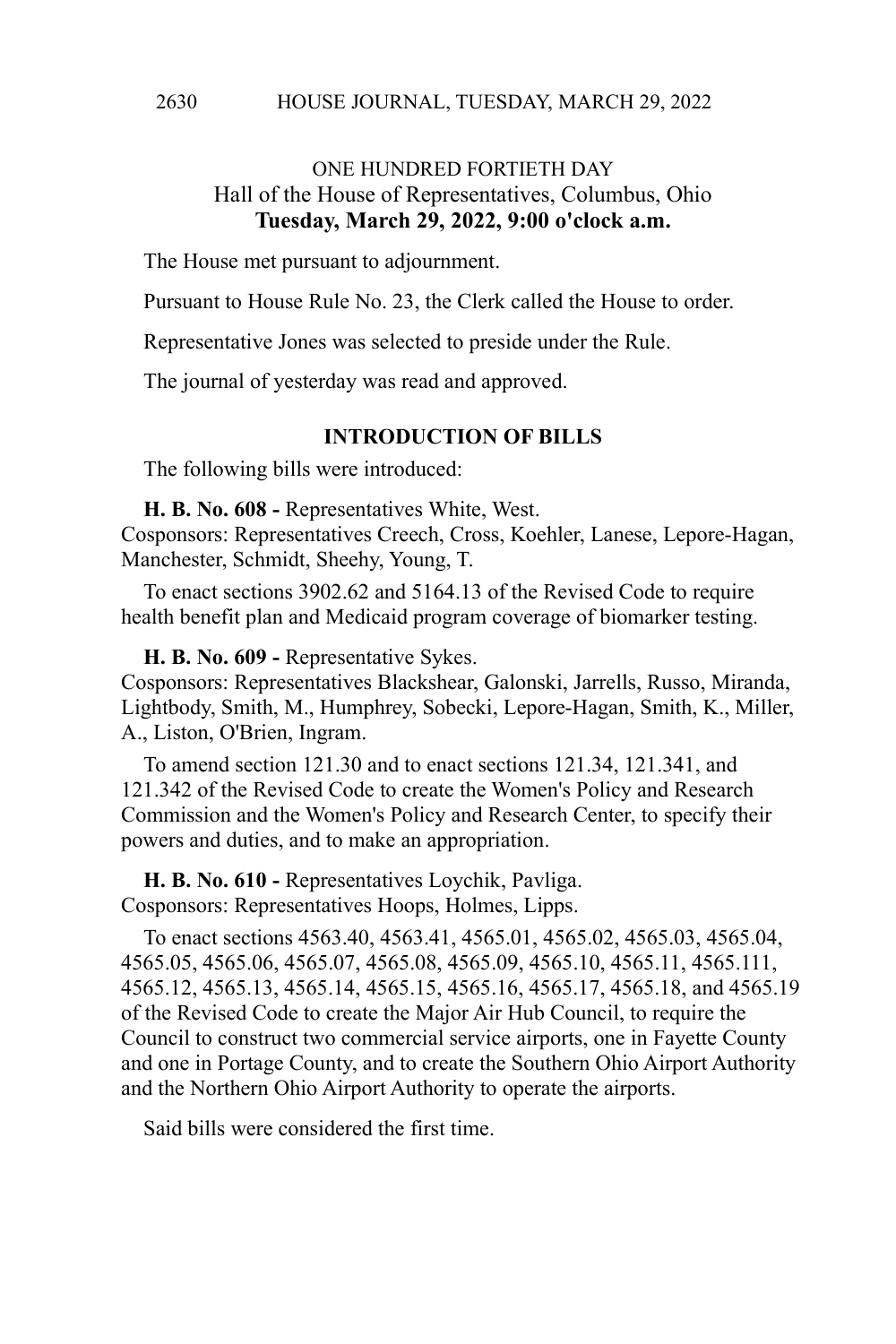#### **REPORTS OF STANDING AND SELECT COMMITTEES AND BILLS FOR SECOND CONSIDERATION**

Representative Russo submitted the following report:

The standing committee on Rules and Reference to which was referred **H. B. No. 135**-Representatives Manchester, West, et al., having had the same under consideration, reports it back with the following amendment and recommends its passage when so amended.

RE: PROHIBIT CERTAIN HEALTH INSURANCE COST-SHARING **PRACTICES** 

Representative West moved to amend as follows:

After line 132, insert:

"(c) Divisions  $(D)(4)(a)$  and  $(D)(4)(b)$  of this section shall not be construed as requiring a health insuring corporation to provide coverage for a prescription drug that is not included in the formulary or list of prescription drugs covered under the pharmaceutical or medical benefit being provided to an enrollee under the policy issued to the enrollee by the health insuring corporation.

(d) A health insuring corporation shall not be deemed in violation of division  $(D)(4)(a)$  or  $(D)(4)(b)$  of this section solely for removing a prescription drug from the formulary or list of prescription drugs covered under the pharmaceutical or medical benefit being provided to an enrollee under a policy issued to the enrollee by the health insuring corporation, if such change to the health insuring corporation's formulary or list of prescription drugs does not violate any other existing state or federal laws or administrative rules."

After line 171, insert:

 $C$ ) Divisions (B)(1) and (B)(2) of this section shall not be construed as requiring a sickness and accident insurer to provide coverage for a prescription drug that is not included in the formulary or list of prescription drugs covered under the pharmaceutical or medical benefit being provided to an insured person under the policy issued to the insured person by the sickness and accident insurer.

(D) A sickness and accident insurer shall not be deemed in violation of division  $(B)(1)$  or  $(B)(2)$  of this section solely for removing a prescription drug from the formulary or list of prescription drugs covered under the pharmaceutical or medical benefit being provided to an insured person under a policy issued to the insured person by the sickness and accident insurer, if such change to the sickness and accident insurer's formulary or list of prescription drugs does not violate any other existing state or federal laws or administrative rules."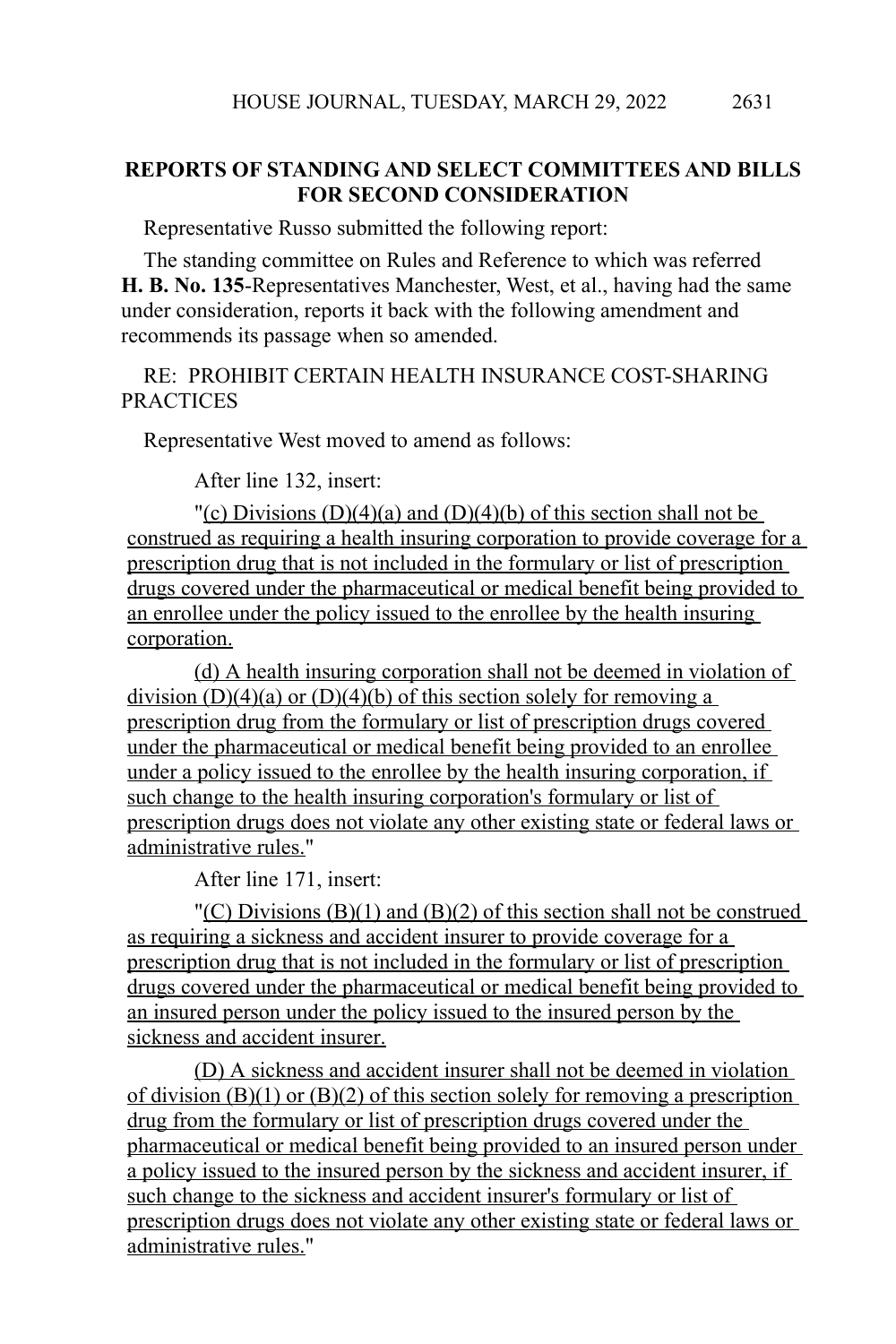After line 197, insert:

"(C) This section shall not be construed as requiring a pharmacy benefit manager, in the performance of contracted duties and in accordance with sections 1751.12 and 3923.811 of the Revised Code, to provide coverage for a prescription drug that is not included in the formulary or list of prescription drugs covered under the pharmaceutical or medical benefit being provided to an enrollee or insured person.

(D) A pharmacy benefit manager shall not be deemed in violation of this section, in the performance of contracted duties and in accordance with sections 1751.12 and 3923.811 of the Revised Code, solely for removing a prescription drug from the formulary or list of prescription drugs covered under the pharmaceutical or medical benefit being provided to an enrollee or insured person, if such change to the formulary or list of prescription drugs does not violate any other existing state or federal laws or administrative rules."

The motion was agreed to and the bill so amended.

C. ALLISON RUSSO CINDY ABRAMS RICHARD D. BROWN DON JONES JESSICA E. MIRANDA SCOTT OELSLAGER PHIL PLUMMER
BILL SEITZ THOMAS WEST

ROBERT R. CUPP TIMOTHY E. GINTER

The report was agreed to.

The bill was ordered to be engrossed and placed on the calendar.

Representative Russo submitted the following report:

The standing committee on Rules and Reference to which was referred **Sub. H. B. No. 286**-Representative Seitz, et al., having had the same under consideration, reports it back as a substitute bill and recommends its passage.

RE: CHANGE THE VENUE FOR APPEAL FROM AN AGENCY **ORDER** 

C. ALLISON RUSSO CINDY ABRAMS PHIL PLUMMER
BILL SEITZ

ROBERT R. CUPP TIMOTHY E. GINTER DON JONES SCOTT OELSLAGER

The following members voted "NO" RICHARD D. BROWN JESSICA E. MIRANDA THOMAS WEST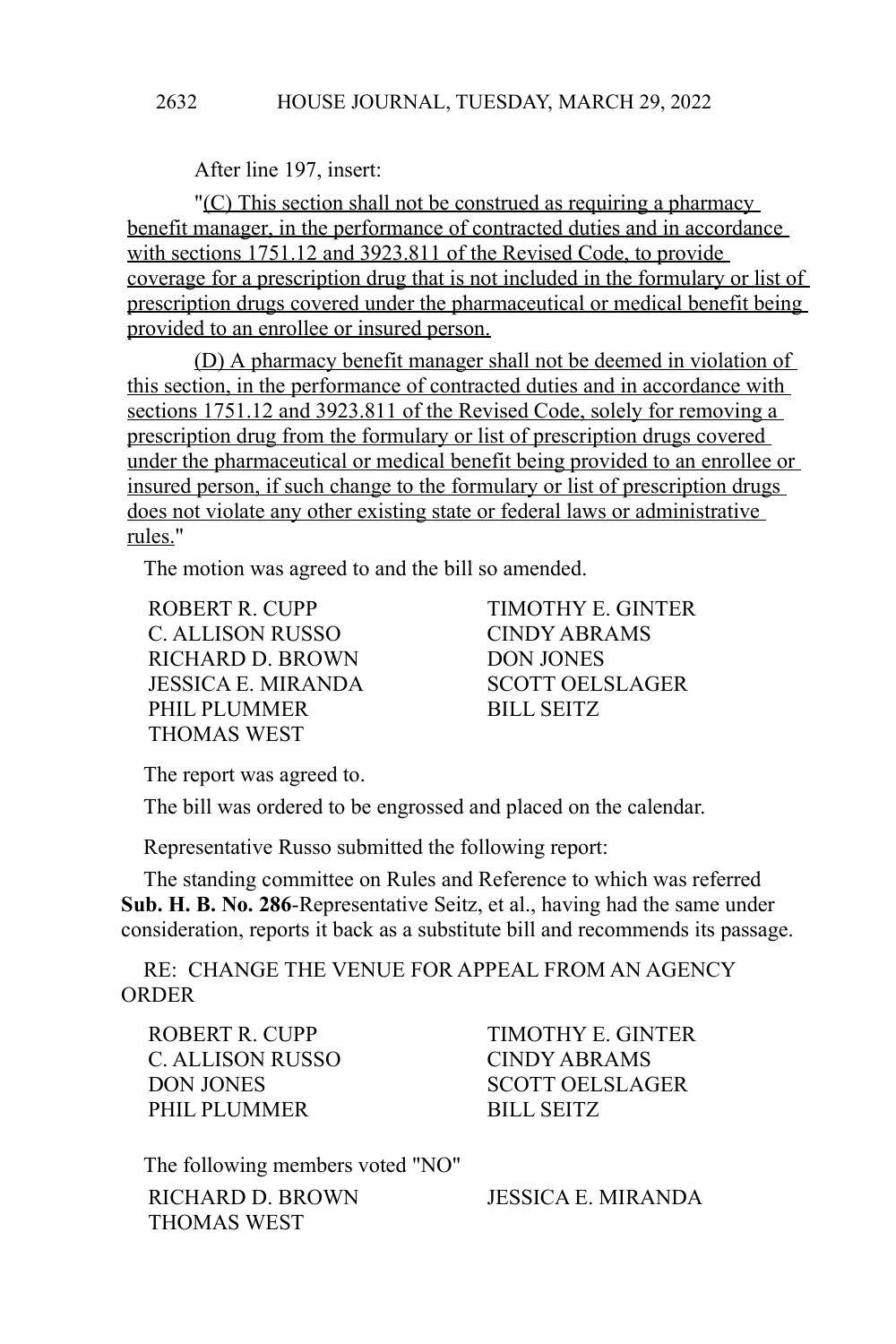The report was agreed to.

The bill was ordered to be engrossed and placed on the calendar.

Representative Russo submitted the following report:

The standing committee on Rules and Reference to which was referred **Sub. H. B. No. 583**-Representatives Bird, Jones, et al., having had the same under consideration, reports it back and recommends its re-referral to the committee on Finance.

RE: REGARDS EDUCATOR LICENSES FOR SUBSTITUTE **TEACHERS** 

ROBERT R. CUPP TIMOTHY E. GINTER C. ALLISON RUSSO CINDY ABRAMS RICHARD D. BROWN DON JONES JESSICA E. MIRANDA SCOTT OELSLAGER PHIL PLUMMER BILL SEITZ THOMAS WEST

The report was agreed to.

The bill was ordered to be engrossed and re-referred to the committee on Finance.

Representative Russo reported for the Rules and Reference committee recommending that the following House Bills, House Joint Resolution, and Senate Bills be considered for the second time and referred to the following committees for consideration:

**H. B. No. 601** - Representatives Lightbody and Miller, A. REGARDING INCREASING CONTRIBUTIONS FOR EMPLOYERS TO THE STATE TEACHERS RETIREMENT SYSTEM AND SCHOOL EMPLOYEES RETIREMENT SYSTEM, ESTABLISHING MINIMUM AMOUNTS FOR CERTAIN STRS COST-OF-LIVING ADJUSTMENTS, AND ELIMINATING AN AGE-RELATED ELIGIBILITY CRITERION FOR RETIREMENT IN STRS To the committee on Insurance

**H. B. No. 602** - Representatives Smith, M. and Ray REGARDING VOLUNTARY ADMISSION OF MENTALLY ILL **PERSONS** To the committee on Health

**H. B. No. 603** - Representative Galonski TO DESIGNATE A PORTION OF INTERSTATE ROUTE 76 IN THE CITY OF AKRON AS "LANCE CORPORAL MICHAEL C. SPAULDING, USMC, MEMORIAL HIGHWAY."

To the committee on Transportation and Public Safety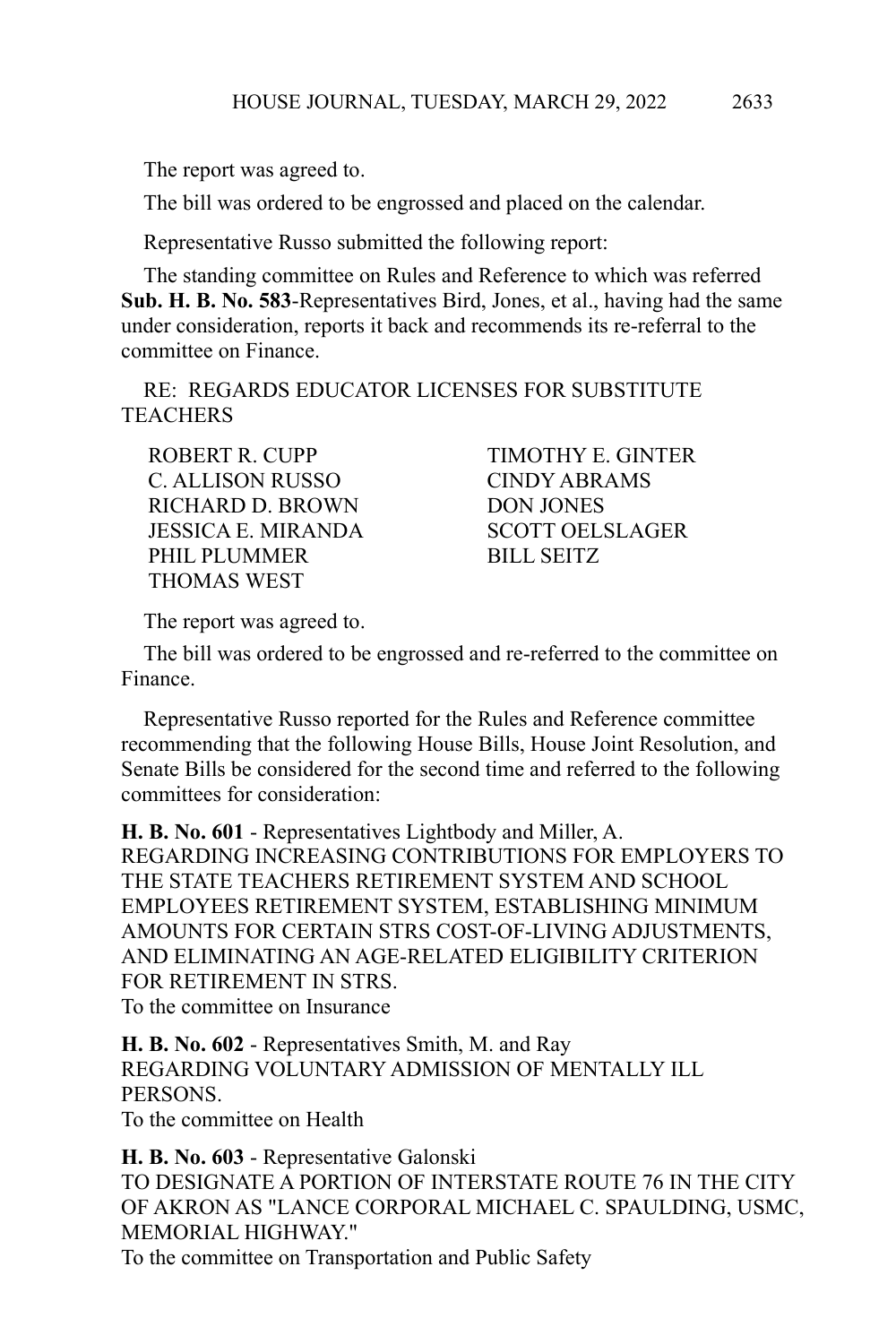**H. B. No. 604** - Representative Hicks-Hudson

TO REQUIRE THE EXECUTIVE DIRECTOR OF THE STATE BOARD OF EMBALMERS AND FUNERAL DIRECTORS TO INVESTIGATE AND CAUSE THE PROSECUTION OF PERSONS ENGAGING IN UNLICENSED FUNERAL DIRECTING OR OPERATING A FUNERAL HOME WITHOUT A LICENSE. To the committee on Criminal Justice

**H. B. No. 605** - Representatives Miller, K. and Miller, A. TO PERMIT JUDGE ADVOCATES, WITH AUTHORIZATION FROM THE ADJUTANT GENERAL, TO PROVIDE LEGAL ASSISTANCE TO CERTAIN INDIVIDUALS. To the committee on Civil Justice

**H. B. No. 606** - Representatives Bird and Ingram TO ENACT "SARAH'S LAW FOR SEIZURE SAFE SCHOOLS" TO REQUIRE PUBLIC AND CHARTERED NONPUBLIC SCHOOLS TO CREATE A SEIZURE ACTION PLAN FOR EACH STUDENT WITH A SEIZURE DISORDER OR EPILEPSY. To the committee on Primary and Secondary Education

**H. B. No. 607** - Representatives LaRe and Swearingen TO ADD PUBLIC SAFETY AS A FACTOR IN SETTING BAIL. To the committee on Criminal Justice

**H. J. R. No. 2** - Representatives LaRe and Swearingen PROPOSING TO AMEND SECTION 9 OF ARTICLE I OF THE CONSTITUTION OF THE STATE OF OHIO TO ELIMINATE THE REQUIREMENT THAT THE AMOUNT AND CONDITIONS OF BAIL BE ESTABLISHED PURSUANT TO SECTION 5(B) OF ARTICLE IV OF THE CONSTITUTION OF THE STATE OF OHIO, AND INSTEAD ALLOW THE COURTS TO USE FACTORS SUCH AS PUBLIC SAFETY, A PERSON'S CRIMINAL RECORD, THE LIKELIHOOD A PERSON WILL RETURN TO COURT, AND THE SERIOUSNESS OF A PERSON'S OFFENSE.

To the committee on Criminal Justice

**Sub. S. B. No. 199** - Senator Blessing TO MAKE CHANGES TO THE LAW RELATED TO THE DISINTERMENT OF BODIES BURIED IN CEMETERIES, PRESENTMENT OF CLAIMS AGAINST AN ESTATE, NON-PROBATE TRANSFERS OF TANGIBLE PERSONAL PROPERTY, GUARDIANSHIP LAW, AND THE OHIO TRUST LAW. To the committee on Civil Justice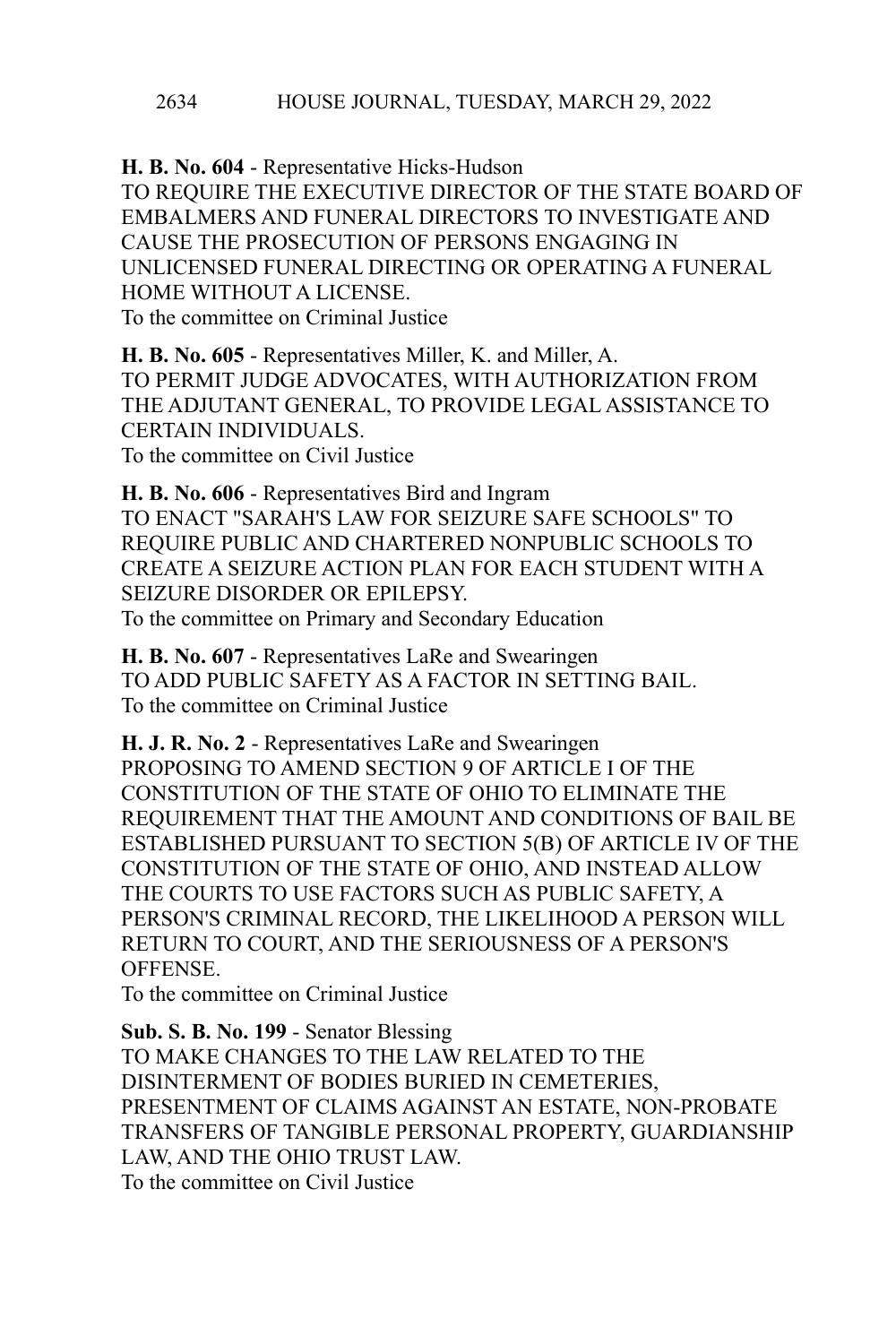**Sub. S. B. No. 224** - Senator Cirino TO MAKE CHANGES TO THE LAWS THAT IMPACT FUNERAL HOMES, FUNERAL PROFESSIONALS, FUNERAL HEARSES, FUNERAL ESCORT VEHICLES, AND PRENEED FUNERAL

CONTRACTS.

To the committee on Civil Justice

**Am. S. B. No. 246** - Senators Rulli and Lang TO LEVY A TAX ON A PASS-THROUGH ENTITY'S INCOME APPORTIONED TO OHIO AND TO AUTHORIZE A REFUNDABLE INCOME TAX CREDIT FOR AN OWNER FOR SUCH TAX PAID. To the committee on Ways and Means

**S. B. No. 282** - Senator O'Brien

TO DESIGNATE A BRIDGE THAT IS PART OF STATE ROUTE 304 IN THE CITY OF HUBBARD IN TRUMBULL COUNTY AS THE "PURPLE HEART VETERANS MEMORIAL BRIDGE." To the committee on Transportation and Public Safety

C. ALLISON RUSSO CINDY ABRAMS RICHARD D. BROWN DON JONES JESSICA E. MIRANDA SCOTT OELSLAGER PHIL PLUMMER BILL SEITZ THOMAS WEST

ROBERT R. CUPP TIMOTHY E. GINTER

Representative Abrams moved that the House and Constitutional Rules requiring bills to be considered by each house on three different days be suspended as to the second consideration of all House Bills, House Joint Resolution, and Senate Bills contained in the report of the committee on Rules and Reference.

The motion was agreed to without objection.

The report was agreed to.

Said House Bills, House Joint Resolution, and Senate Bills were considered the second time and referred as recommended.

### **MOTIONS AND RESOLUTIONS**

Representative Russo reported for the Rules and Reference committee recommending that the following resolutions be read by title only and approved:

**H. R. No. 224** - **Representatives Richardson, Russo, Lampton** Observing April 2022 as the Month of the Military Child in Ohio.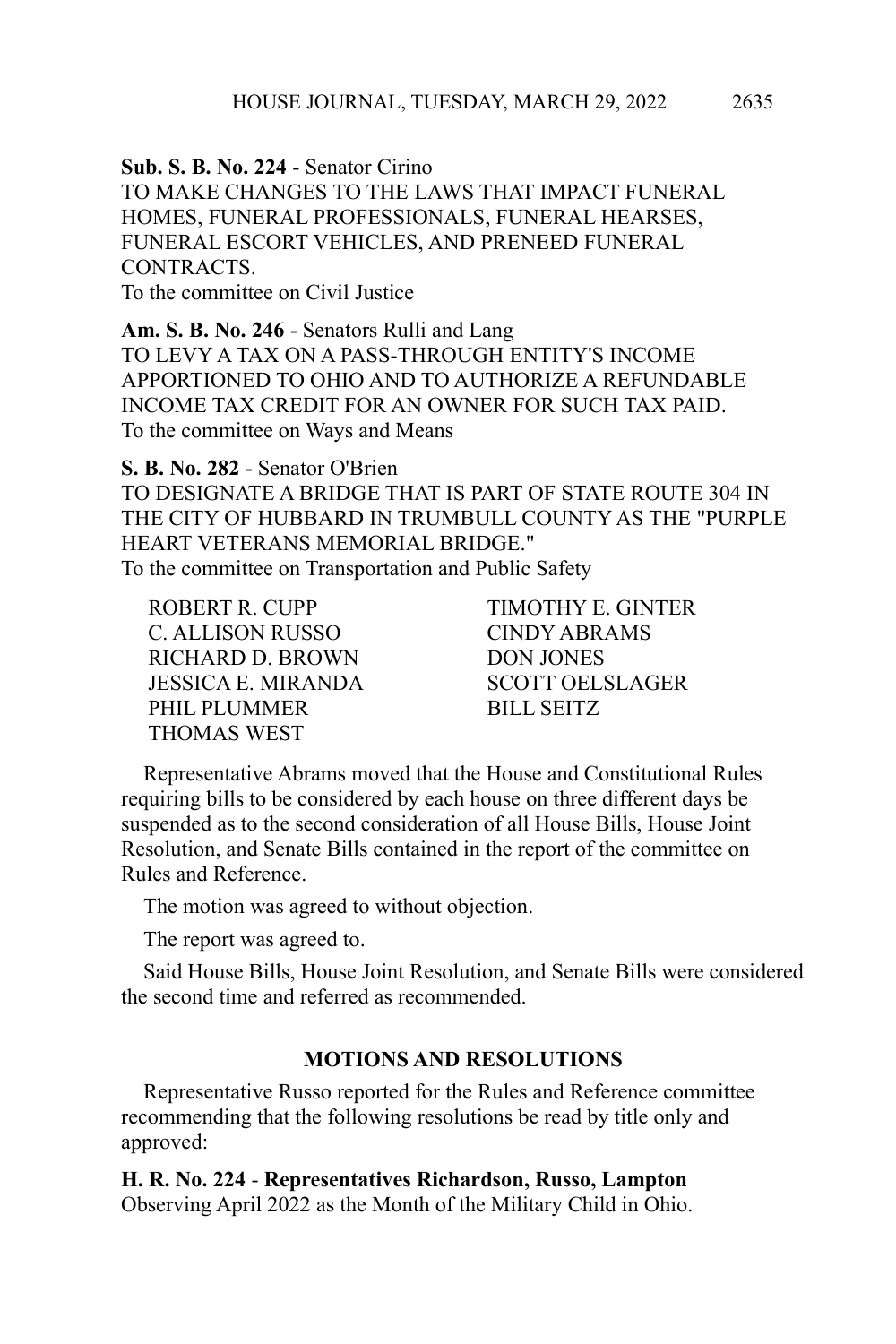#### HOUSE JOURNAL, TUESDAY, MARCH 29, 2022 2636

#### **H. R. No. 225** - **Representatives Fraizer and Miller, K.**

Honoring David McClelland as a 2022 Division II State Wrestling Champion.

#### **H. R. No. 226** - **Representatives Pavliga and Grendell**

Honoring the City of Streetsboro on its Bicentennial.

#### **H. R. No. 227** - **Representative LaRe**

Honoring the Pickerington High School Central boys basketball team on winning the 2022 Division I State Championship.

#### **H. R. No. 228** - **Representative Stevens**

Honoring Brady McInerney as a 2022 Division II State Swimming Champion.

#### **H. R. No. 229** - **Representatives Carruthers, Gross, Hall**

Honoring the Hamilton High School girls bowling team as the 2022 Division I State Champion.

#### **H. R. No. 230** - **Representative Russo**

Honoring Christopher Lape on being presented with the 2020-2021 Ohio String Teacher of the Year Award.

#### **H. R. No. 231** - **Representative Russo**

Honoring Justin Buttermore as the 2021 OHSAA Division I and OHSFCA Head Coach of the Year in Football.

#### **H. R. No. 232** - **Representative White**

Recognizing Ohio Child Abuse and Neglect Prevention Month, April 2022.

/s/ROBERT R. CUPP Robert R. Cupp, Chair

Representative Abrams moved that the Rules and Reference committee report on resolutions be agreed to and that the resolutions contained therein be approved.

The motion was agreed to.

#### **MESSAGE FROM THE SPEAKER**

The Speaker of the House of Representatives, on March 28, 2022, signed the following:

**Sub. H. B. No. 138**-Representative Baldridge - et al.